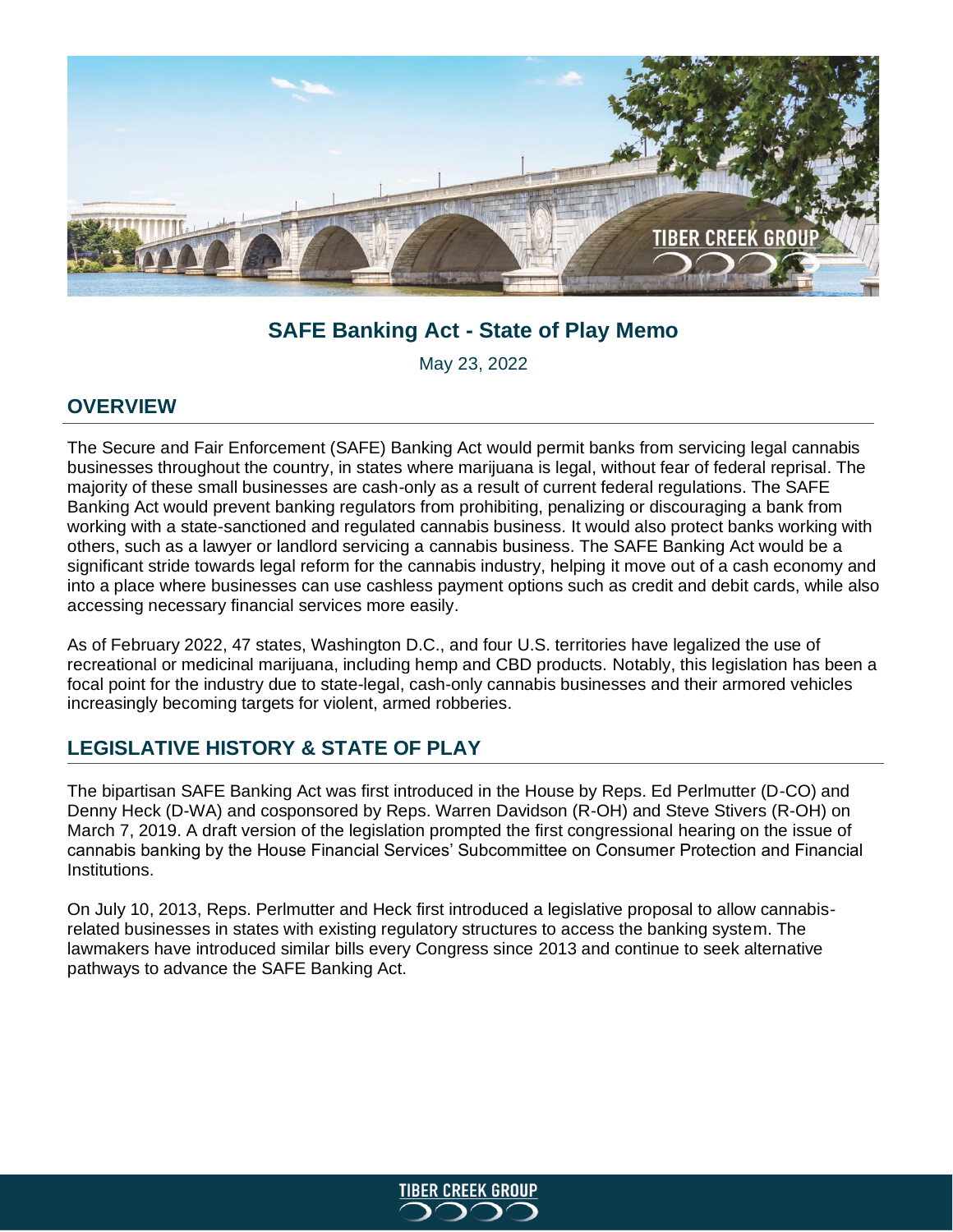Since its introduction, the House has passed the SAFE Banking Act six times -- most recently on February 4, 2022. The legislation was included in H.R. 4521, the America COMPETES Act as an amendment and the full package was approved by a vote of 221-201. However, it has continued to face adversity in the Senate where it has failed to advance under both Democratic and Republican control. The standalone Senate version of the SAFE Banking Act currently has 52 cosponsors, including nine Republicans. On March 28, 2022, the Senate voted 68-28 to advance an amended version of its United States Innovation and Competition Act (USICA) but removed SAFE Banking provisions.

The Senate's decision to strike the SAFE Banking language from USICA means that its fate will be decided in conference committee when leaders from both chambers and both parties will negotiate on finalizing the bill's language. Notably, Republican Leader Mitch McConnell has publicly criticized the inclusion of the banking language as a "poison pill." Meanwhile, the third-highest-ranking Democratic member in the chamber and an appointed member of the conference committee, Sen. Patty Murry (D-WA), has called cannabis banking reform a priority. Her state, in particular, has been experiencing a public safety crisis with more than 50 armed robberies of state-licensed cannabis dispensaries in the first two months of 2022. Furthermore, Chair of the Senate Banking Committee, Sen. Sherrod Brown (D-OH) has indicated that he will support the SAFE Banking Act if it is paired with drug sentencing reform.

Ahead of the bicameral conference committee's first meeting on May 12, 2022, a group of 24 bipartisan senators led by Sens. Jeff Merkley (D-OR) and Jacky Rosen (D-NV) sent a letter to congressional leaders calling for a compromise competitiveness bill to "retain" the text of the SAFE Banking Act included in the House version of the America COMPETES Act. The lawmakers note the legislation would "help cannabisrelated businesses, support innovation, create jobs, and strengthen public safety in our communities." They added that the SAFE Banking Act has passed the House six times and has demonstrated broad support from "more than three quarters of the chamber and a majority of the members of each party."

On May 16, 2022, Rep. Earl Blumenauer (D-OR), an appointed conference committee member, indicated that there is a united effort by conferees in both the House and Senate to ensure that the SAFE Banking Act is attached to the final manufacturing bill that is sent to President Biden's desk. He added that at the first meeting of the conference committee on May 12, multiple conferees backed inclusion of the SAFE Banking Act legislative language in the interest of public safety and economic competition. Notably, Sen. John Barrasso (R-WY) expressed opposition to inclusion of the SAFE Banking Act, questioning how it relates to making the U.S. competitive with China in the global economy. The conference committee hopes to finalize its report prior to the August recess.

As of February 2022, the standalone House SAFE Banking Act has 180 bipartisan cosponsors, while the Senate version has 42 bipartisan cosponsors. The bill is backed by the governors of 21 states and U.S. territories along with more than 40 organizations including the American Bankers Association (ABA), American Financial Services Association (AFSA), National Association of State Treasurers (NAST), National Association of Federally-Insured Credit Unions, National Association of Professional Insurance Agents. National Cannabis Industry Association (NCIA), and the U.S. Cannabis Council (USCC), among others.

While momentum and support for the SAFE Banking Act continues to build, it is uncertain whether the bill will remain stalled or be able to move forward with USICA/America COMPETES Act due to push back from key Democratic and Republican lawmakers who have indicated their preference for comprehensive marijuana legalization and social equity reform, rather than standalone cannabis banking reform. However, with the backing of financial institutions and cannabis businesses, the likelihood of some form of cannabis reform passing this year appear strong.

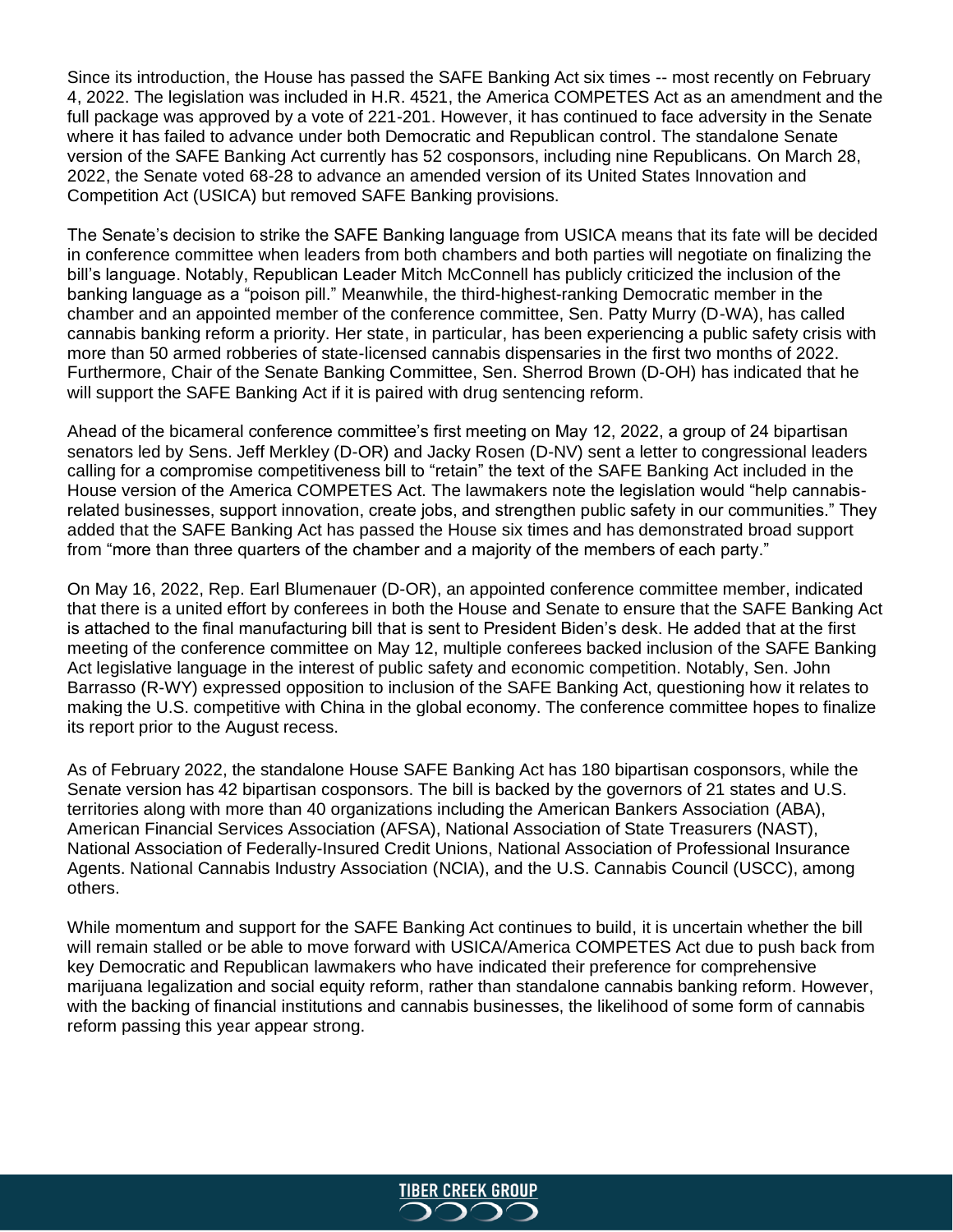# **RELATED CANNABIS REFORM LEGISLATION**

Although numerous state governments have legalized recreational and/or medicinal cannabis, according to federal law, cannabis is considered a Schedule I drug and remains illegal under the Controlled Substances Act (CSA) of 1970. As such, individuals who grow, possess, use, sell, transport, or distribute cannabis remain subject to federal criminal prosecution.

On April 1, 2022 the House voted 220-204 to pass H.R. 3617, the Marijuana Opportunity Reinvestment and Expungement (MORE) Act, which was introduced by Rep. Jerry Nadler (D-NY) on May 28, 2021. The MORE Act aims to remove cannabis from the CSA and decriminalize it at the federal level, and provide reinvestment opportunities for communities and individuals who have been adversely and disproportionately impacted by the war on drugs and expunge nonviolent, federal cannabis-related convictions. Additionally, the measure would impose a 5% tax on cannabis products and make Small Business Administration (SBA) loans and services available to legitimate cannabis businesses. Speaker Nancy Pelosi (D-CA) called the MORE Act "one of the most important criminal justice reform bills in recent history." Although most of the Republican Party spoke out and voted against the bill, Rep. Matt Gaetz (R-FL) praised the comprehensive measure, noting it would address the federal government's "screwed up marijuana policy." The bill awaits action in the Senate.

On December 2, 2021, Reps. David Joyce (R-OH) and Alexandria Ocasio-Cortez (D-NY) introduced H.R. 6129, the Harnessing Opportunities by Pursuing Expungement (HOPE) Act. The bipartisan legislation would help states expunge cannabis-related offenses by reducing the financial and administrative burdens through a federal grant program that would be funded up to \$20 million for 10 years and be overseen by the Department of Justice (DOJ). The HOPE Act is endorsed by the U.S. Cannabis Council; the National Organization for the Reform of Marijuana Laws (NORML); the Coalition for Cannabis Policy, Education and Regulation; the National Cannabis Roundtable; Last Prisoner Project; the National Cannabis Industry Association; and the Drug Policy Alliance.

On July 14, 2021, Senate Majority Leader Chuck Schumer (D-NY), Senate Finance Committee Chairman Ron Wyden (D-OR), and Sen. Cory Booker (D-NJ) released a 163-page preliminary draft of a bill to federally decriminalize cannabis. On April 14, 2022, Leader Schumer issued a statement indicating that he and his colleagues plan to formally introduce the Cannabis Administration and Opportunity Act (CAOA) before the August recess once they receive feedback from lawmakers and industry stakeholders. The CAOA aims to remove cannabis from the federal list of controlled substances; tax and regulate cannabis at the federal level; and grant states the power to keep or administer their own oversight programs.

### **NOTABLE STATEMENTS**

On January 20, 2022, in an interview with Financial Regulation News, Stephen Hawkins, CEO of the U.S. Cannabis Council indicated that while the SAFE Banking Act "won't end cannabis prohibition by itself, it's a vital step on the path to legalization." He said that cannabis businesses operating entirely in cash is "inefficient and a constant security risk." Hawkins added that his organization also strongly supports the HOPE Act and plans to engage with Senate Majority Leader Chuck Schumer (D-NY), Senate Finance Committee Chairman Ron Wyden (D-OR), and Sen. Cory Booker (D-NJ) once they formally introduce their comprehensive cannabis reform legislation, the Cannabis Administration and Opportunity Act (CAOA).

On February 7, 2022, Reps. Ed Perlmutter (R-CO) and David Joyce (R-OH) pledged that if passage of the SAFE Banking Act is blocked once again in the Senate, they will continue advocating for the legislation. They stated, "We need to bring some sense to what is really dangerous right now in this space that so many states allow for dispensaries, for grow operations," Perlmutter said. "There's just a lot of cash, and that cash can really pose problems." The following month, Rep. Perlmutter stated "he will be a real pest" and persist in getting this done before he leaves Congress.